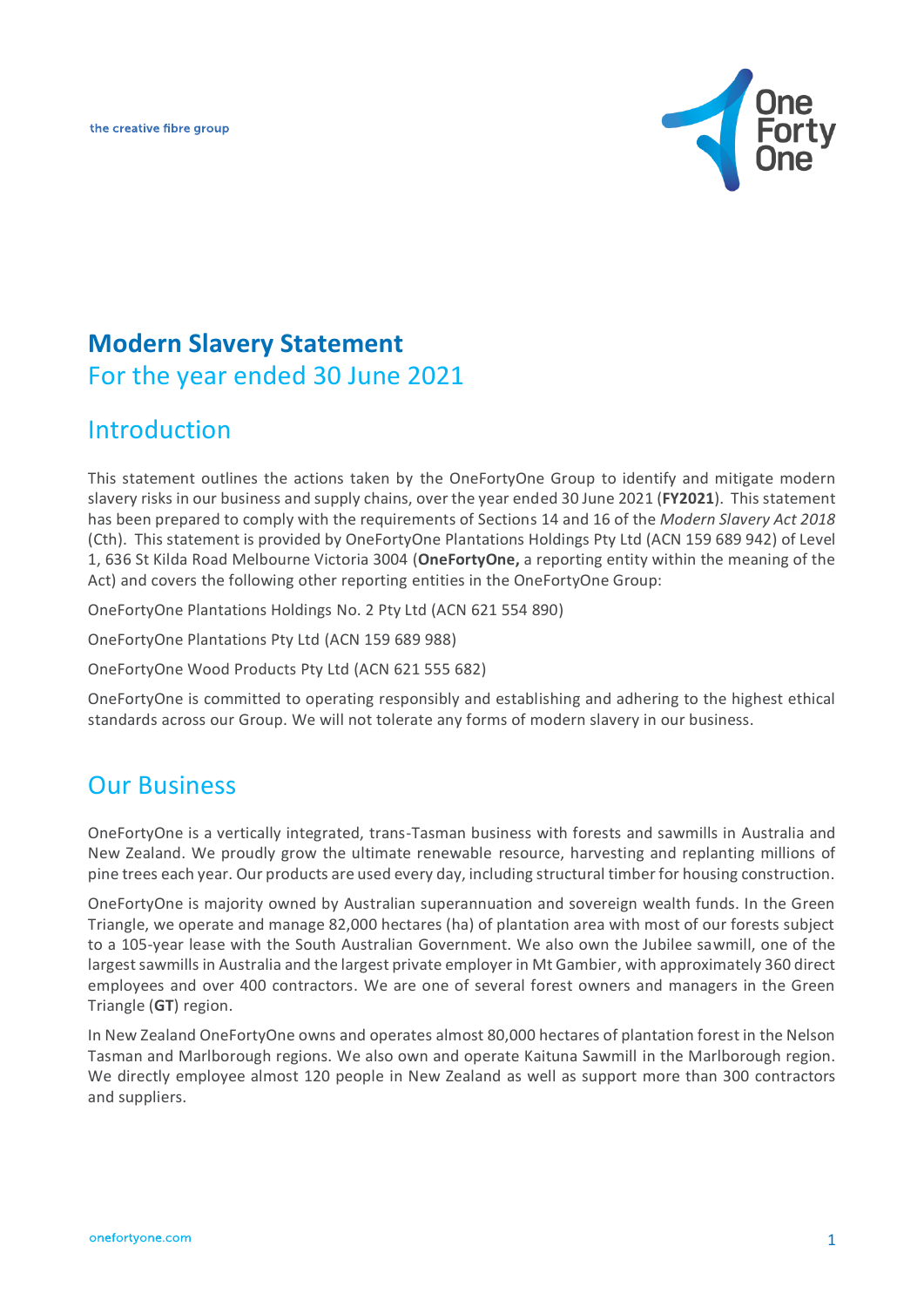

\* On 1 July 2021 Nelson Forests Limited and Nelson Management Ltd were amalgamated with Nelson Forests Limited continuing as the amalgamated company under the new name 'OneFortyOne New Zealand Limited'.

## Operations and Supply Chain

OneFortyOne considers the risk of modern slavery within its operations to be low. However, OneFortyOne recognises through its supply chain it could be indirectly exposed to the risk of modern slavery practices.

OneFortyOne's worksites are located in Australia and New Zealand. Our manufacturing facilities are covered by either an enterprise bargaining agreement or a collective bargaining agreement. These agreements appropriately cover usual matters such as wages, overtime, allowances, leave and redundancies. OneFortyOne engages with the CFMEU, an Australian industry employee trade union, in respect of represented Australia employees and First Union, a New Zealand industry employee trade union, in respect of represented New Zealand employees. There have been no disputes with any trade unions involving any modern slavery type allegations. OneFortyOne's other employees are employed under and in compliance with relevant industry awards or individual contracts. No Australian employees are temporary visa workers. In New Zealand, we have 6 temporary visa workers employed under our collective bargaining agreement at Kaituna sawmill.

Our supply chain is made up of a large number of third-party providers many of which are small and medium sized enterprises but also include multinational corporations. We procure a range of goods, from uniforms and PPE through to timber milling equipment, and engage a range of service providers to perform harvesting, silviculture, forest road maintenance, export log marketing, engineering, maintenance, transport, and logistics. The majority of suppliers are located in Australia and New Zealand, with a smaller portion based in the US and Canada.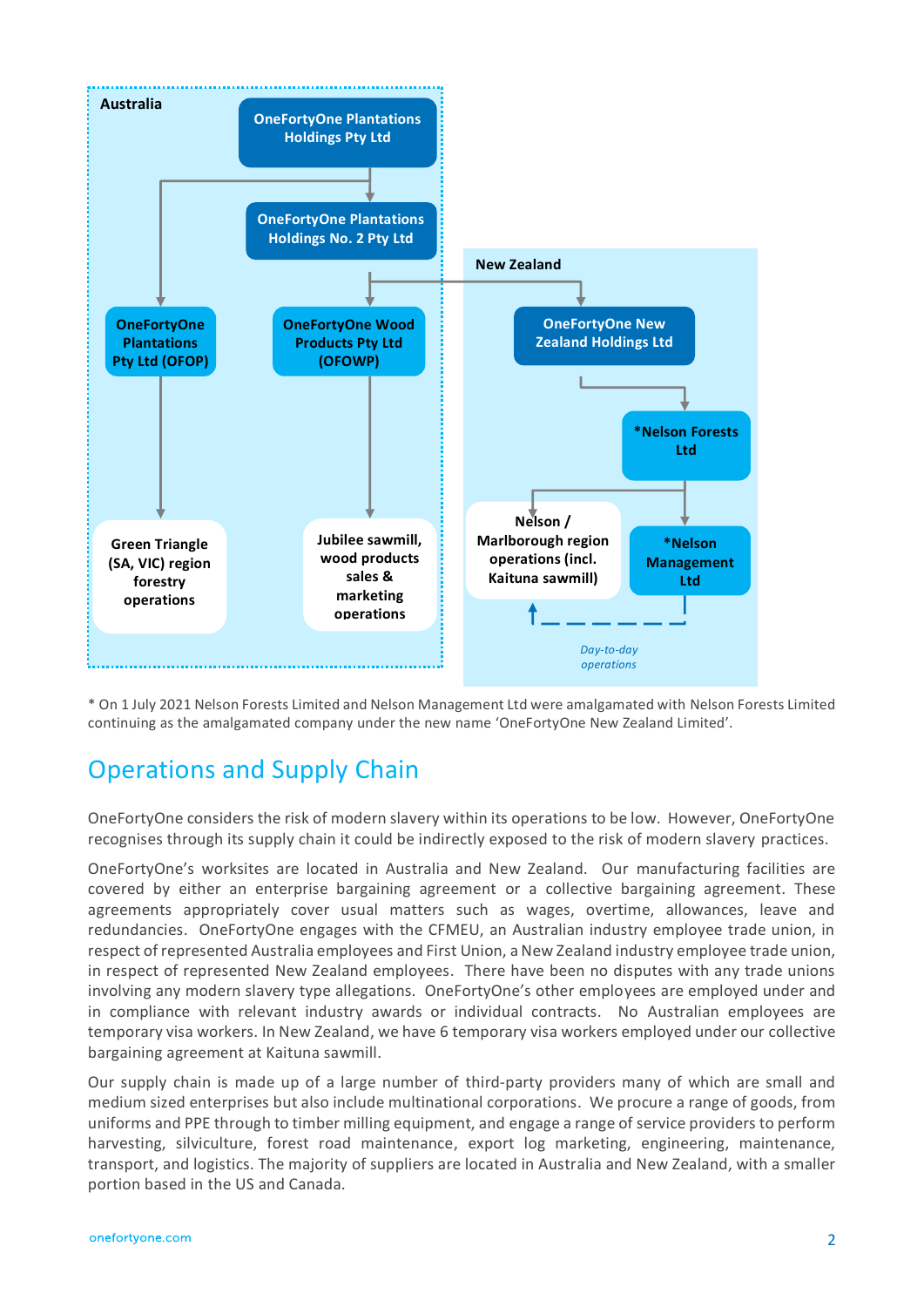As reported in our FY2020 Modern Slavery Statement, OneFortyOne has performed a risk assessment of our tier 1 suppliers against known modern slavery risk factors relating to sectors, products and business models. This risk assessment identified the following procurement areas as being of potentially higher risk in terms of modern slavery practices: seasonal labour-hire arrangements; raw materials (wood chips); export sales and marketing services; cleaning and security at our sites; IT services and equipment; and the purchase of PPE. No new higher risk categories have been identified since that initial risk assessment.

Our assessment process continues to review the geographical profile of our tier 1 supplier base using the Global Slavery Index 2018 and we have not found there to be any material exposure to suppliers who are based in countries that have a high risk of modern slavery. We acknowledge that some of our tier 1 suppliers may source products from higher risk geographies (such as China) and / or subcontract services and we are committed to expanding our analysis to tier 2 suppliers in future years as our we continue to develop our modern slavery risk management program.

# Managing Modern Slavery Risks

#### **Governance**

The OneFortyOne Board has responsibility for governance and oversight of modern slavery risks and approval of this statement. OneFortyOne has a risk management policy and framework in place in order to identify and manage risks that impact or threaten to adversely impact our business, customers, people, assets and the public. The Board is responsible for ensuring that the Executive Leadership Team manages risk effectively and the Board Audit and Risk Committee oversees risk management activities. OneFortyOne's senior management ensures that the Board is adequately informed of significant risk management activities and mitigating actions to manage risks on a regular basis.

#### **Supplier engagement and management**

The majority of OneFortyOne's suppliers are well reputed local companies, with which OneFortyOne has had regular and close dealings over a long period of time. Suppliers working at OneFortyOne's operated assets are required to comply with our health, safety and environmental standards and fair employment practices.

In FY2021 OneFortyOne developed a revised procurement policy, principles and guidelines which seeks to embed the consideration of modern slavery risk factors during the supplier selection process in addition to our typical due diligence on suppliers. Modern slavery training and awareness sessions were also conducted for our employees involved in procurement and the supervision of suppliers and contractors in higher risk categories. OneFortyOne has not discovered any modern slavery concerns within its due diligence on suppliers to date.

OneFortyOne has a centralised risk assessment process for new contracts and continues to implement modern slavery clauses in relevant supplier agreements and monitor supplier compliance with workplace obligations. This includes seeking renewed declarations from suppliers that they take all reasonable steps to comply with minimum workplace standards (employment conditions, industrial instruments, antidiscrimination, workplace safety, laws and regulations) on a bi-ennial basis.

In FY2021 OneFortyOne utilised modern slavery questionnaires to review seasonal labour hire arrangements. This review included discussions with both the contractor principals and OneFortyOne contract supervisors to further assess modern slavery risks and elevate modern slavery risk awareness. In addition, these labour hire arrangements were independently audited by a third party in relation to work health and safety compliance during the reporting period. No modern slavery concerns were discovered during these reviews.

To date our modern slavery program has largely been focussed on our Australian businesses. We plan to expand our program to include our New Zealand business in the future in accordance with our roadmap.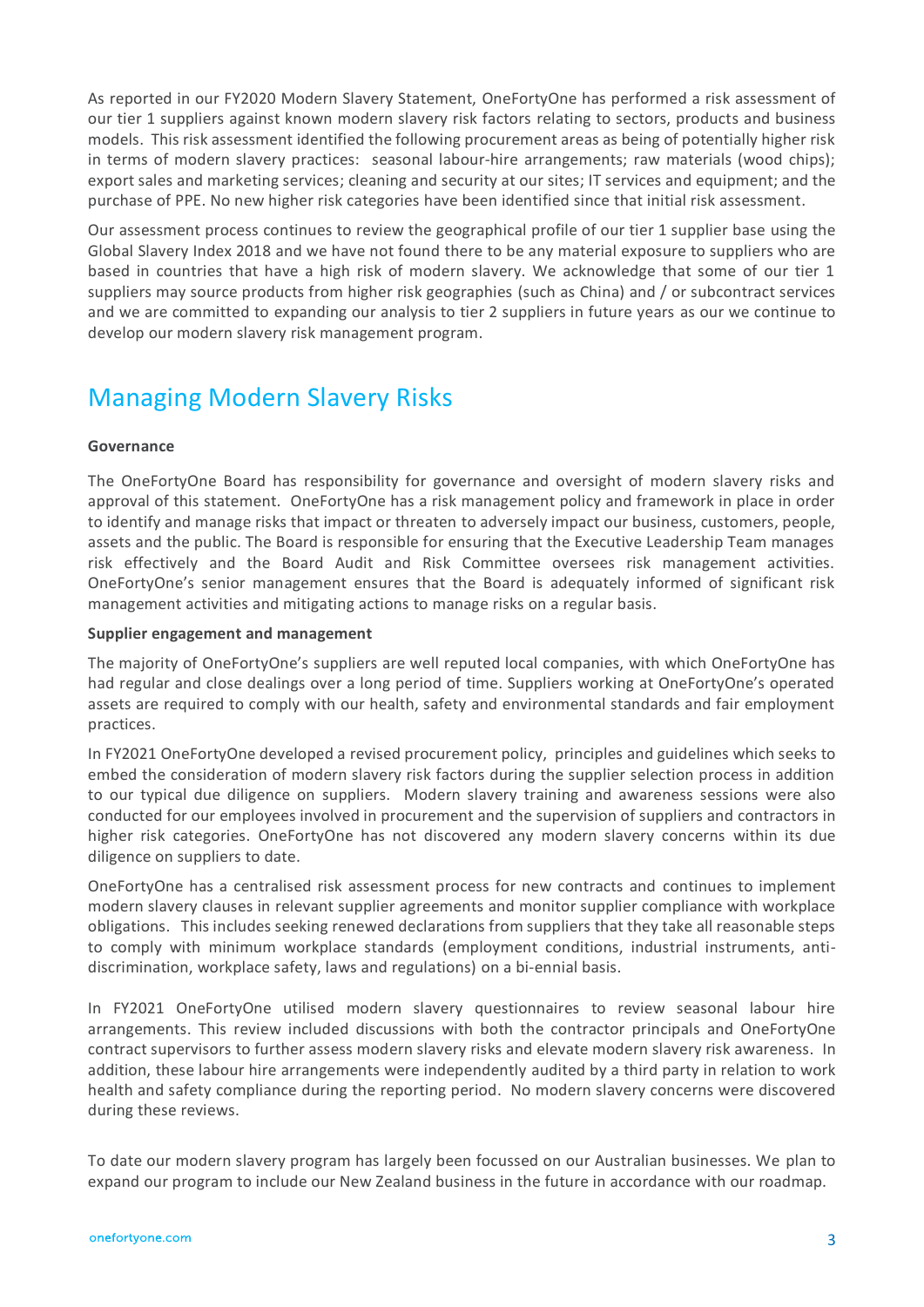#### **Our policies**

OneFortyOne is committed to ethical business practices throughout its businesses and this commitment is supported by our company policies including:

#### *Code of Conduct*

Our code of conduct requires compliance with the letter and spirit of fair employment practices and can apply to suppliers in certain circumstances.

#### *Procurement Policy*

Our procurement policy and principles affirm our commitment to human rights and seeks to embed the consideration of modern slavery risk factors during the supplier selection process.

#### *Whistle-blower Policy*

Our whistle-blower policy commits to the highest standards of conduct, ethical behaviour, and full compliance with the law, is applicable to suppliers*,* is publicly available and provides for confidential and anonymous reporting of 'concerns', which encompasses modern slavery practices. Delegated officers under the whistle-blower policy must do all that is possible and practicable to ensure the identity of any individual making a disclosure of a concern in relation to modern slavery practices is kept confidential, and ensure the concern is thoroughly investigated, with the outcome of such investigation to be reported to the whistle-blower (if appropriate). To date, there have been no reported incidents involving modern slavery type allegations.

#### *Sustainable Forest Management*

Our sustainable forest management policy requires OneFortyOne to operate in a socially responsible manner.

#### *Commitment to FSC and PEFC Chain of Custody*

Our commitment to FSC and PEFC Chain of Custody demonstrates OneFortyOne's commitment to avoiding trading or sourcing logs or wood fibre from forests which violate traditional and human rights in forestry operations or violate any of the International Labour Organisations (ILO) Conventions as defined in the ILO Declaration on Fundamental Principles and Rights at Work, 1998. More information on the certification process is set out below.

#### **Our Certification**

We are strongly committed to the regional forest industries and the communities of which we are a part. Our forest certification is an important safeguard for ensuring our business systems mitigate against the risk of modern slavery. Our Australian forest estate is certified to the internationally recognised Responsible Wood Certification Scheme (AS4708), which is endorsed by the Programme for Endorsement of Forest Certification (PEFC). This scheme requires OneFortyOne to demonstrate that all forest workers are engaged freely, are duly compensated and in compliance with legal obligations creating minimum employee entitlements.

Our New Zealand forest estate is certified to the internationally recognised Forest Stewardship Council Certification (FSC-STD-NZL-01-2012 New Zealand plantations EN). The standards required by FSC certification impose certain standards in relation to workers' rights including the requirement to promote and realise the principles outlined within International Labour Organisations Conventions (ILO Conventions).

Our sawmills in both Australia and New Zealand maintain a chain of custody system that complies with all the relevant requirements of FSC Chain of Custody Standards (FSC-STD-40-004) and PEFC ST 2002:2013.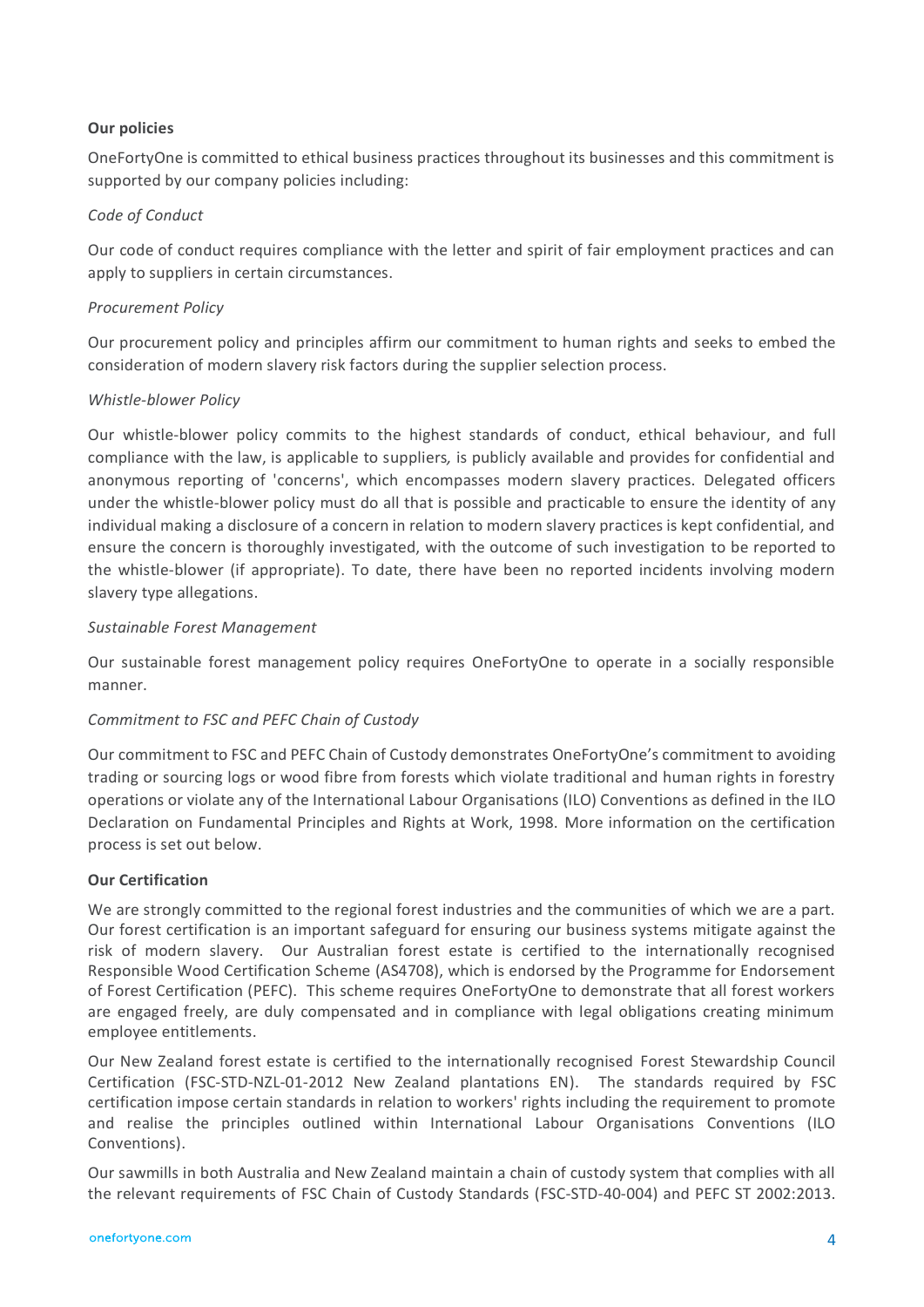This means that OneFortyOne avoids trading or sourcing logs or wood fibre from forests managed in a way which violates traditional and human rights and/or any of the ILO Conventions (as defined in the ILO Declaration on Fundamental Principles and Rights at Work, 1998). The Chain of Custody Standards also impose the requirement to promote and realise the workers' rights outlined within ILO Conventions.

### Future plans

Our respect for human rights underpins the way we do business. We are committed to constantly striving to identify and understand potential human rights impacts in our supply chain and exercise leverage to manage these impacts where possible. The below roadmap highlights our intended key areas of focus for the next 3 years. We anticipate that our road map will evolve as we progress on the journey of enhancing our modern slavery program.

#### **Modern Slavery Roadmap**



## COVID-19 Impacts

During the reporting period, OneFortyOne took action to mitigate the impact of COVID-19 on its supply chain by honouring contracts with suppliers and not cancelling any services or orders placed with suppliers as a result of COVID-19.

# Assessing Effectiveness

OneFortyOne monitors the effectiveness of steps taken to address modern slavery risks in our operations and supply chains by engaging with suppliers and also soliciting feedback from relevant internal stakeholders. As our modern slavery compliance program matures, we intend to formalise the way in which we measure progress and effectiveness. We have set annual goals in our roadmap so we can look back and assess the effectiveness of our approach and inform our path forward.

Since our first statement:

- A larger volume of OneFortyOne's suppliers have been assessed for compliance and have contractual terms in place to abide by modern slavery provisions and human rights laws.
- OneFortyOne has increased awareness within its business in relation to modern slavery risks which has informed OneFortyOne's new supplier selection for items such as corporate clothing, masks and hand sanitiser.
- No modern slavery type issues have been raised through regular third-party audits of OneFortyOne's internationally recognised certification (which contemplates key ESG issues).